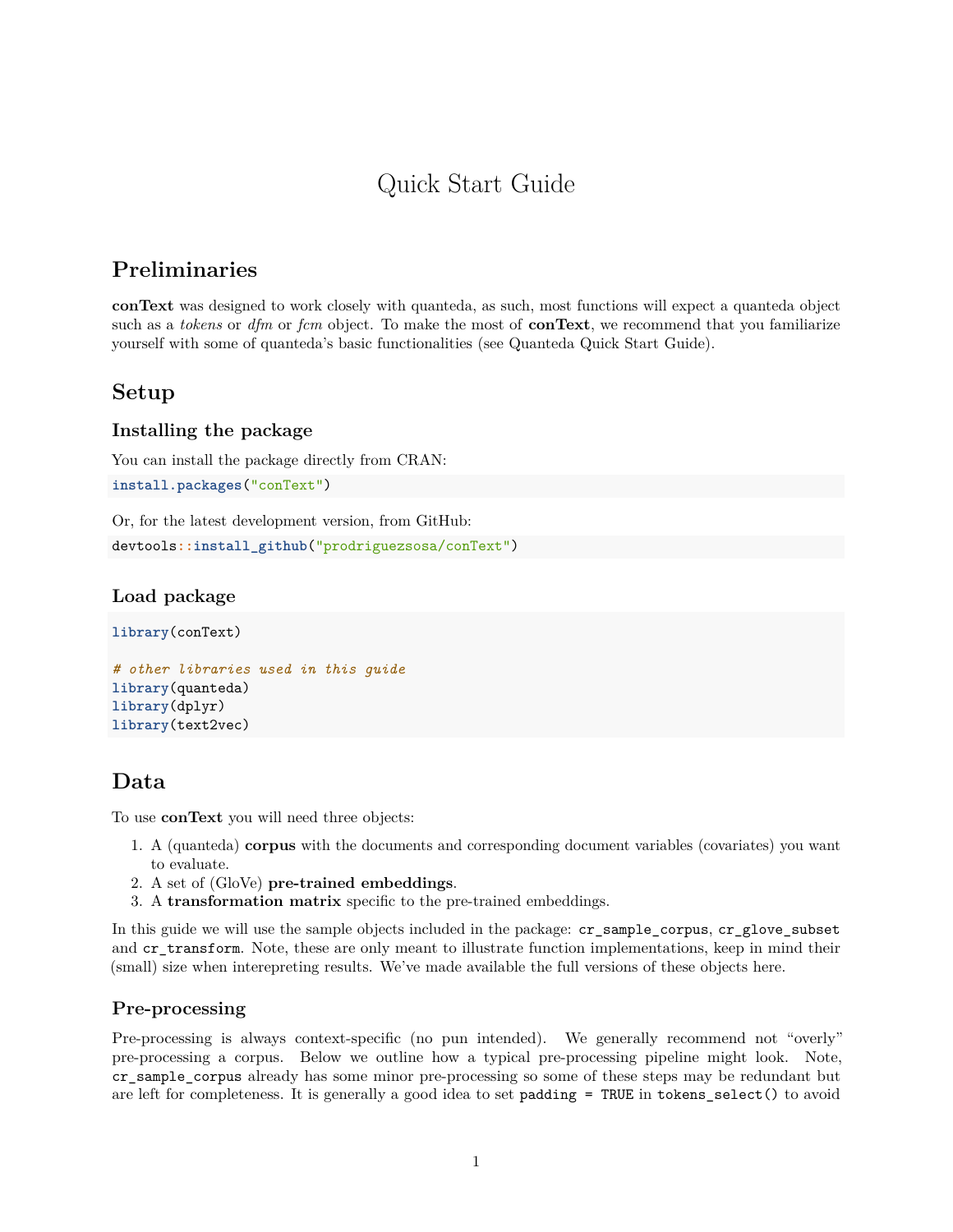making non-adjacent words adjacent prior to computing the embeddings. This is increasingly important as more features are removed.

```
# tokenize corpus removing unnecessary (i.e. semantically uninformative) elements
toks <- tokens (cr sample corpus, remove punct=T, remove symbols=T, remove numbers=T, remove separators=
# clean out stopwords and words with 2 or fewer characters
toks_nostop <- tokens_select(toks, pattern = stopwords("en"), selection = "remove", min_nchar=3)
# only use features that appear at least 5 times in the corpus
feats <- dfm(toks_nostop, tolower=T, verbose = FALSE) %>% dfm_trim(min_termfreq = 5) %>% featnames()
# leave the pads so that non-adjacent words will not become adjacent
toks <- tokens_select(toks_nostop, feats, padding = TRUE)
```
# **The building blocks of 'a la carte' embeddings**

Suppose we are interested in the semantics surrounding the word "immigration" in the U.S. Congress during the Obama years (sessions 111th - 114th).

# **1. Build a (tokenized) corpus of contexts**

We begin by identifying all instances of the *target* term –"immigration"– in our corpus and, for each instance, store it's context– the N words ( $N = 6$  in this example) preceding and following the instance, and tokenize. Given our tokenized corpus, toks, we can do this in one step using conText::tokens\_context() –a wrapper function for quanteda::kwic(). Notice, both the input, x, and the output are a quanteda tokens objects. Each document in immig\_toks –tokens of a context around an instance of *immigration*– inherits the document variables (docvars) of the document from whence it came, along with a column registering the corresponding pattern. This information can be retrieved using docvars().

```
# build a tokenized corpus of contexts sorrounding the target term "immigration"
immig_toks <- tokens_context(x = toks, pattern = "immigr*", window = 6L)
```

```
## 125 instances of "immigrant" found.
## 288 instances of "immigrants" found.
## 924 instances of "immigration" found.
head(docvars(immig_toks), 3)
```

| ## |                  |   |    | pattern party gender nominate_dim1 |
|----|------------------|---|----|------------------------------------|
|    | ## 1 immigrants  |   | н. | $-0.759$                           |
|    | ## 2 immigration | Ð | F  | $-0.402$                           |
|    | ## 3 immigrant   | Ð | F  | $-0.402$                           |

### **2. Build a document-feature-matrix**

Given a tokenized corpus of contexts, we next build it's corresponding document-feature-matrix, namely a matrix where each row represents a given document's vector of feature counts. We do this using quanteda's dfm() function.

```
# build document-feature matrix
immig_dfm <- dfm(immig_toks)
immig_dfm[1:3,1:3]
```
## Document-feature matrix of: 3 documents, 3 features (66.67% sparse) and 4 docvars. ## features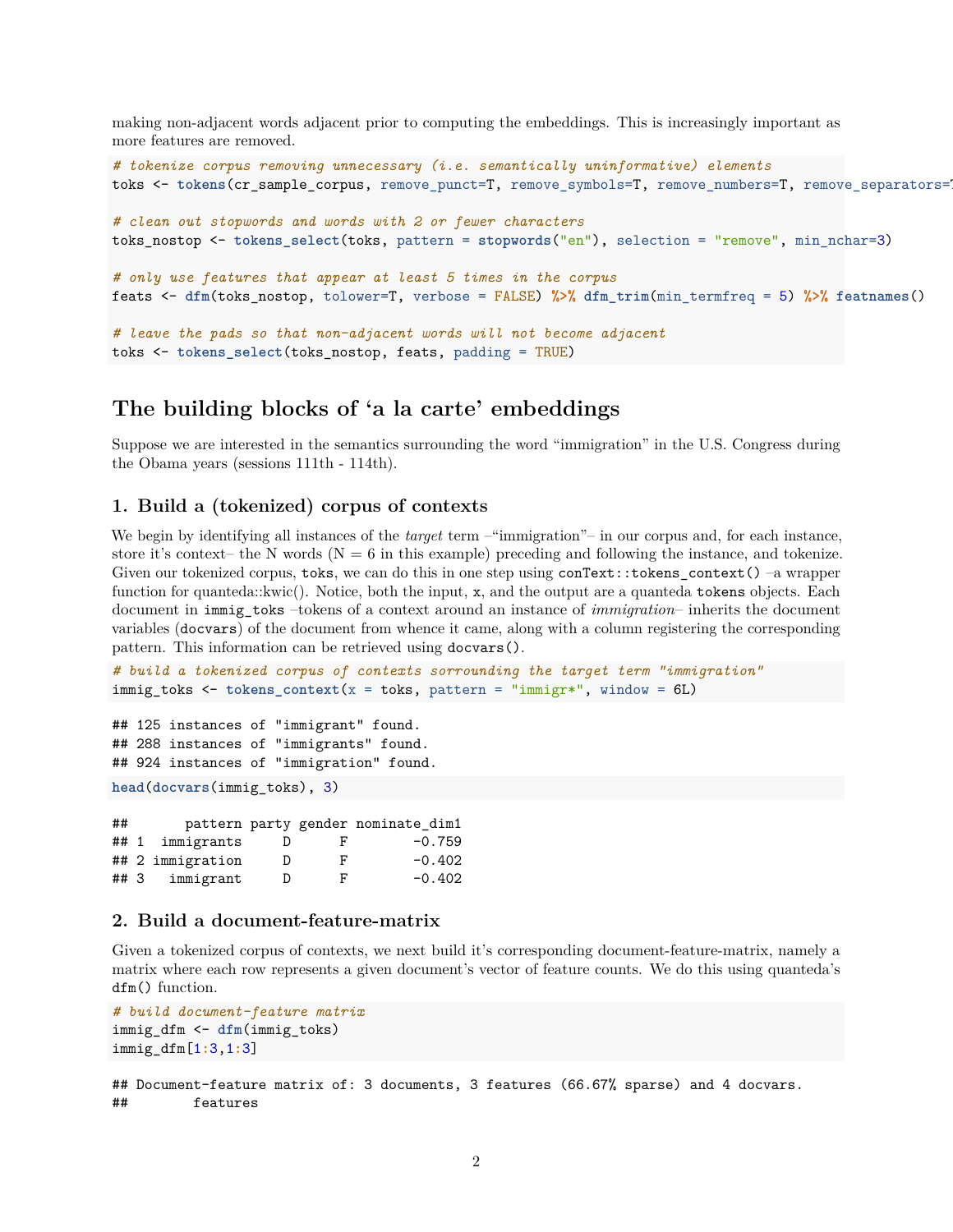|    |              | ## docs institutions moral stood |          |  |
|----|--------------|----------------------------------|----------|--|
|    | $\#$ # text1 | 1.                               | $\sim$ 1 |  |
| ## | t.ext.2      | <sup>n</sup>                     | $\Omega$ |  |
| ## | text3        | ∩.                               | $\Omega$ |  |

### **3. Build a document-embedding-matrix**

Given a 'dfm', immig\_dfm, a set of pre-trained embeddings,  $cr_g$ love\_subset and a corresponding transformation matrix, cr\_transform, we can proceed to embed each document –i.e. context– '*a la carte*'. We embed a document by multiplying each of it's feature counts with their corresponding pre-trained feature-embeddings, column-averaging the resulting vectors, and multiplying by the transformation matrix. This "transforms" a *sparse* V-dimensional vector (a vector of feature counts, with V = number of features in the corpus) into a *dense* D-dimensional vector (a D-dimensional embedding, with D = dimensions of the pre-trained embeddings). We do this using conText::dem()–'dem' standing for *document-embedding-matrix*. Each row in this matrix represents an 'a la carte' (ALC) embedding of a single instance of "immigration".

Keep in mind, only those features that appear in the set of pre-trained embeddings will be used in computing a document's embedding. Documents with no features overlapping with the pre-trained provided are dropped. dem() –outputs a 'dem-class' object which is similar in many ways to 'dfm-class' object. Importantly, a 'dem-class' object inherits all the documenta variables, 'docvars', from the 'dfm' used to compute it (except those of documents that could not be embedded). Additionally, a 'dem-class' object will store other useful attributes, including the names of the documents that were embedded and the vector of features used.

```
# build a document-embedding-matrix
\text{immig\_dem} \leq \text{dem}(x = \text{immig\_dfm}, \text{pre\_trained} = \text{cr\_glove\_subset}, \text{transform} = \text{TRUE}, \text{transform\_matrix} = \text{cr\_c}# each document inherits its corresponding docvars
#head(immig_dem@docvars)
# you can check which documents were not embedded due to lack of overlapping features (in this example
# note: 'quanteda' functions like `docvars()` and `docnames()` don't work on `dem` objects, so you will have to call the attributes directly.
#setdiff(docnames(immig_dfm), immig_dem@Dimnames$docs)
# vector of features used to create the embeddings
#head(immig_dem@features)
```
### **4. Average over document embeddings**

We now have an ALC embedding for each instance of "immigration" in our sample corpus. To get a single corpus-wide ALC embedding for "immigration", we can simply take the column-average of the single-instance ALC embeddings.

## [1] 1 300

However, we are usually interested in exploring semantic differences across groups. To do so, we can average using a grouping variable defined by one or a combination of the 'docvars'. We do this using conText::dem\_group() (very similar in flavor to quanteda's [dfm\\_group\(\)](https://tutorials.quanteda.io/basic-operations/dfm/dfm_group/)). In our example below, this results in an ALC embedding of "immigration" for each party, hence the dimensions 2 by 300.

```
# to get group-specific embeddings, average within party
immig_wv_party <- dem_group(immig_dem, groups = immig_dem@docvars$party)
dim(immig_wv_party)
```
## [1] 2 300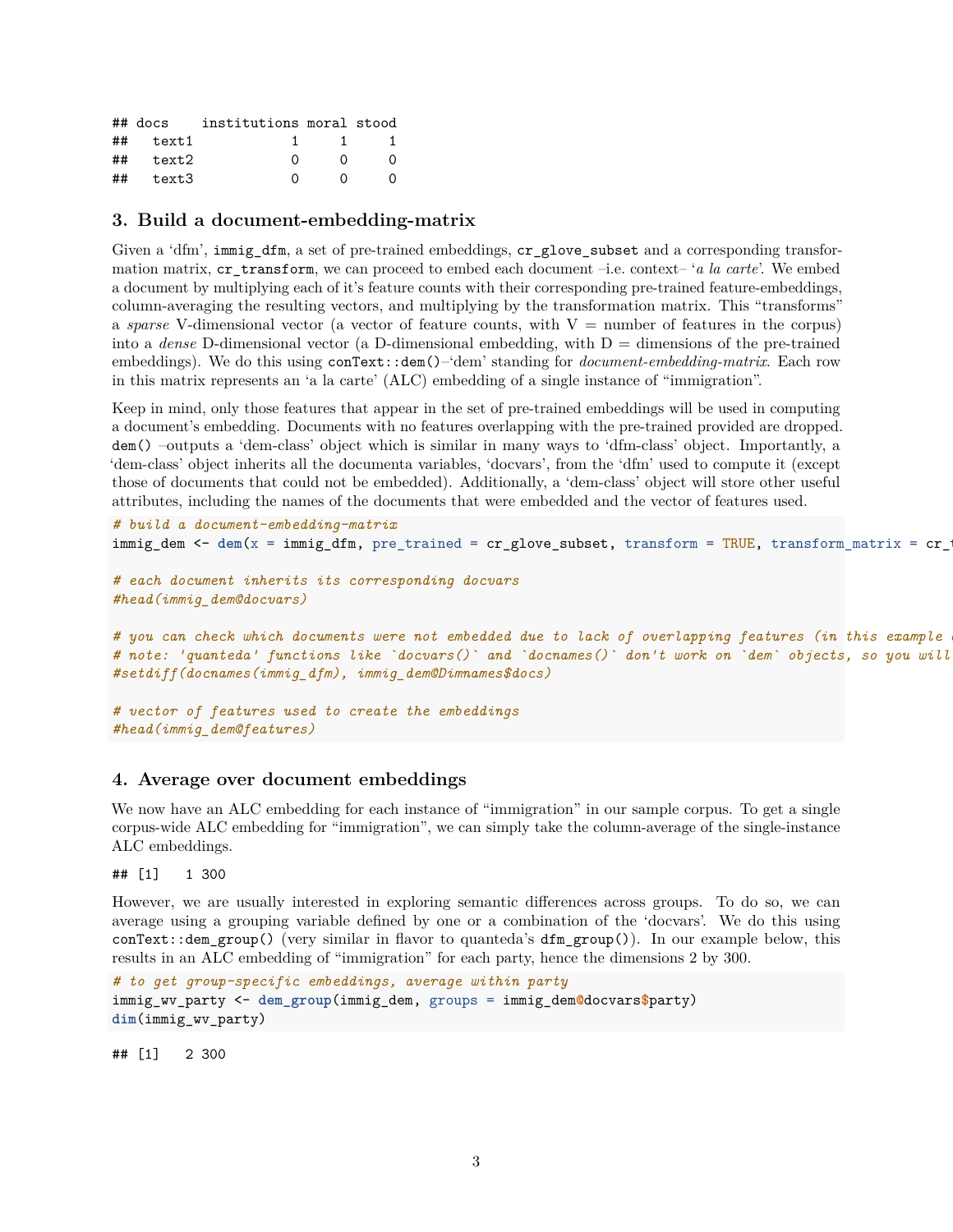### **5. Comparing group embeddings**

Given an ALC embedding for each party, we can proceed to do some exploratory analysis.

#### **Nearest neighbors**

First, we can evaluate differences in nearest neighbors –features with the highest cosine-similarity with each group embedding– using conText::nns(). We use the candidates argument to limit the set of features we want nns to consider as candidate nearest neighbors. In this example we limit candidates to those features that appear in our corpus (otherwise, any word in the set of pre-trained embeddings can be a candidate).

```
# find nearest neighbors by party
# setting as_list = FALSE combines each group's results into a single tibble (useful for joint plotting)
immig_nns <- nns(immig_wv_party, pre_trained = cr_glove_subset, N = 5, candidates = immig_wv party@feat
```

```
# check out results for Republican party
immig_nns[["R"]]
```

```
## # A tibble: 5 x 4
    target feature rank value
```

| $\bm{\pi}\bm{\pi}$ |                         | talget reature |                                                          | rama varue |
|--------------------|-------------------------|----------------|----------------------------------------------------------|------------|
| ##                 | <chr> <chr></chr></chr> |                | $\langle \text{int} \rangle$ $\langle \text{db} \rangle$ |            |
| ## 1 R             |                         | immigration    |                                                          | 1 0.843    |
| ## 2 R             |                         | illegal        |                                                          | 2 0.768    |
| ## 3 R             |                         | immigrants     |                                                          | 3 0.732    |
| ## 4 R             |                         | illegally      |                                                          | 4 0.664    |
| ## 5 R             |                         | amnesty        |                                                          | 50.658     |

#### **Cosine similarity**

We can also look at the relationship between each group's ALC embedding of "immigration" and a specific set of features. For example, how does each party's understanding of immigration compare on the "reform" vs. "enforcement" dimension? To answer this, we use conText::cos\_sim(). Results (on this limited sample of the data) suggest Democrats are more prone to speak of "reform" in the context of "immigration" whereas Republicans are more likely to speak of "enforcement".

```
# compute the cosine similarity between each party's embedding and a specific set of features
cos_sim(immig_wv_party, pre_trained = cr_glove_subset, features = c('reform', 'enforcement'), as_list =
```

| target                                   | feature | value                                              |
|------------------------------------------|---------|----------------------------------------------------|
| Ð                                        |         | reform 0.5949757                                   |
| R.                                       |         | reform 0.4270958                                   |
|                                          |         |                                                    |
|                                          |         |                                                    |
| ##<br>## $1$<br>$##$ 2<br>$##$ 3<br>## 4 |         | D enforcement 0.6059709<br>R enforcement 0.5968879 |

#### **Nearest neighbors cosine similarity ratio**

A third exploratory function included in 'conText' is nns\_ratio(). Given ALC embeddings for two groups, nns\_ratio() computes the ratio of cosine similarities between group embeddings and features –that is, for any given feature it first computes the similarity between that feature and each group embedding, and then takes the ratio of these two similarities. This ratio captures how "discriminant" a feature is of a given group. Values larger (smaller) than 1 mean the feature is more (less) discriminant of the group in the numerator (denominator). Use the numerator argument to define which group represents the numerator in this ratio. If N is defined, this ratio is computed for union of the top N nearest neighbors.

```
# compute the cosine similarity between each party's embedding and a specific set of features
nns_ratio(x = immig_wv_party, N = 10, numerator = "R", candidates = immig_wv_party@features, pre_traine
```
## feature value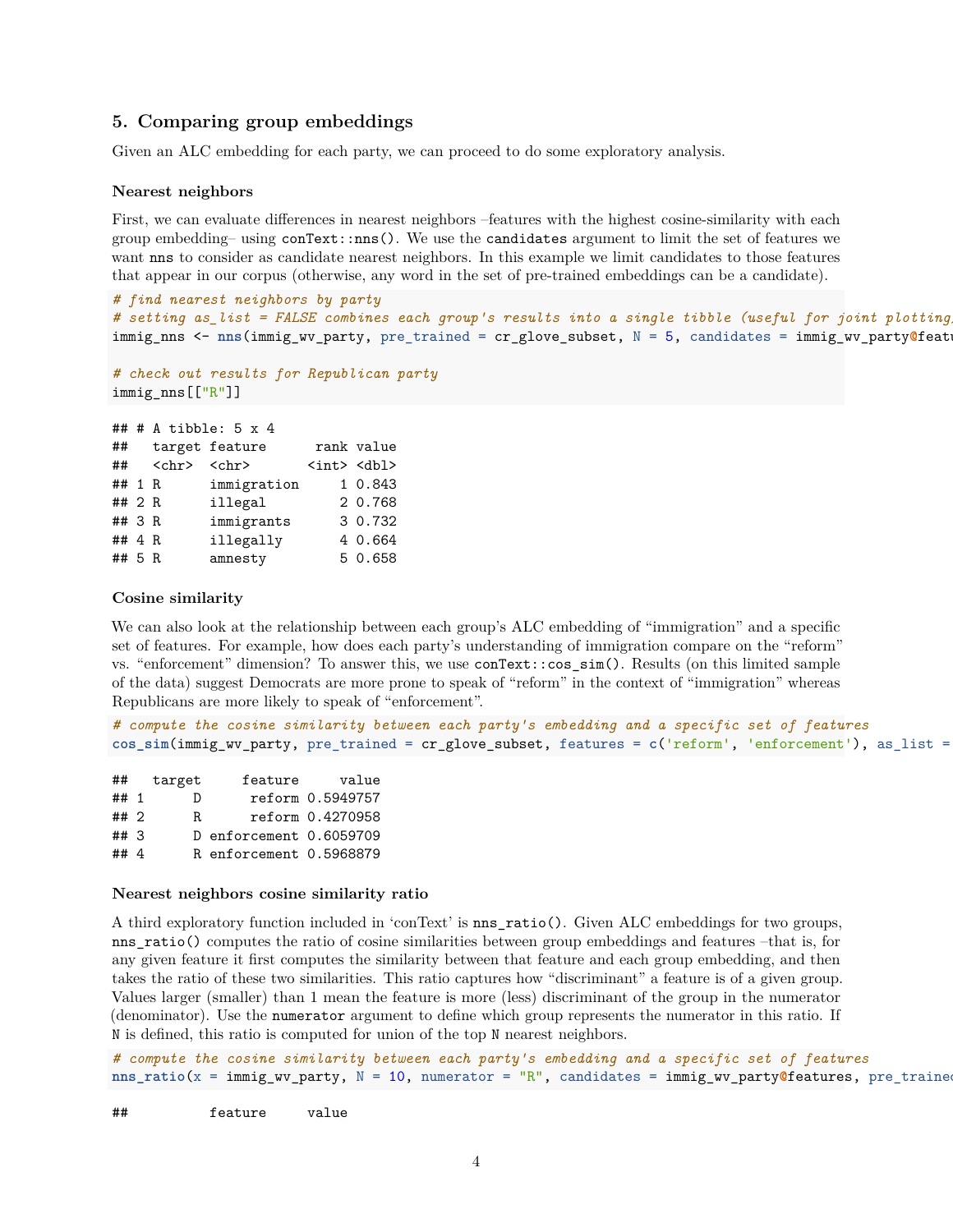| ## 1 |       |                         | enforce 1.2076754   |
|------|-------|-------------------------|---------------------|
| ## 2 |       |                         | illegal 1.1834716   |
| ##3  |       |                         | amnesty 1.1716428   |
| ##4  |       |                         | illegally 1.1232888 |
| ## 5 |       |                         | laws 1.0893494      |
| ## 6 |       |                         | legal 1.0261909     |
| ##7  |       | immigrants 1.0070933    |                     |
| ##   | 8     |                         | border 1.0043546    |
| ## 9 |       | enforcement 0.9850108   |                     |
|      | ## 10 | immigration 0.9809758   |                     |
| ##   | 11    | immigrant 0.9118817     |                     |
| ##   | 12    | undocumented 0.9008638  |                     |
| ##   | 13    |                         | broken 0.7631982    |
|      | ## 14 | comprehensive 0.7248641 |                     |
| ##   | 15    |                         | reform 0.7178373    |

#### **Nearest contexts**

We are used to hearing about "nearet neighbors" when it comes to interpreting word embeddings. However, it is often the case that nearest neighbors –i.e. single words– without any context are hard to interpret. For this reason we introduce "nearest contexts" – contexts around a target term that are semantically close –i.e. high cosine similarity– to the ALC embedding of that term. To explore nearest contexts we use the ncs() function. ncs() computes the cosine similarities between the ALC (group) embeddings and the single-instance ALC embeddings of the underlying contexts.

```
# compute the cosine similarity between each party's embedding and a set of tokenized contexts
imming\_ncs <- ncs(x = immig\_wv\_party, contexts\_dem = immig\_dem, contexts = immig\_toks, N = 5, as\_list = 7
```

```
# nearest contexts to Republican embedding of target term
immig_ncs[["R"]]
```

|        |             | ## # A tibble: 5 $\times$ 4                                 |                                                           |
|--------|-------------|-------------------------------------------------------------|-----------------------------------------------------------|
| ##     |             | target context                                              | rank value                                                |
| ##     | <chr></chr> | $\langle chr \rangle$                                       | $\langle \text{int} \rangle$ $\langle \text{dbl} \rangle$ |
| ## 1 R |             | america suggest immigration can good thing illegal immigra- | 1 0.817                                                   |
| ## 2 R |             | immigration can good thing immigration illegal legal immig~ | 2 0.787                                                   |
| ## 3 R |             | immigration law prior illegal immigration reform responsib- | 3 0.785                                                   |
| ## 4 R |             | good thing immigration illegal immigration legal mean mean~ | 4 0.773                                                   |
| ## 5 R |             | going cost hardworking taxpayers america suggest can good ~ | 5 0.758                                                   |

#### **Stemming**

All functions to explore nearest neighbors –nns, cos\_sim, nns\_ratio– have to option to add stemming. This can be useful to group nearest neighbors with the same stem e.g. "reform", "reforms", "reformed". Under the hood, candidate nearest neighbors are stemmed using the Snowball library and cosine similarities with the target embeddings are averaged across nearest neighbors with the same stem. To avoid noisy words influencing this average e.g. "reformedthesystem", we recommend you remove misspelled words from the candidate set candidates (you can automate this using the hunspell library). See example below.

```
# consider removing noisy candidate nearest neighbors
library(hunspell) # spellcheck library
```

```
##
## Attaching package: 'hunspell'
## The following object is masked from 'package:quanteda':
##
```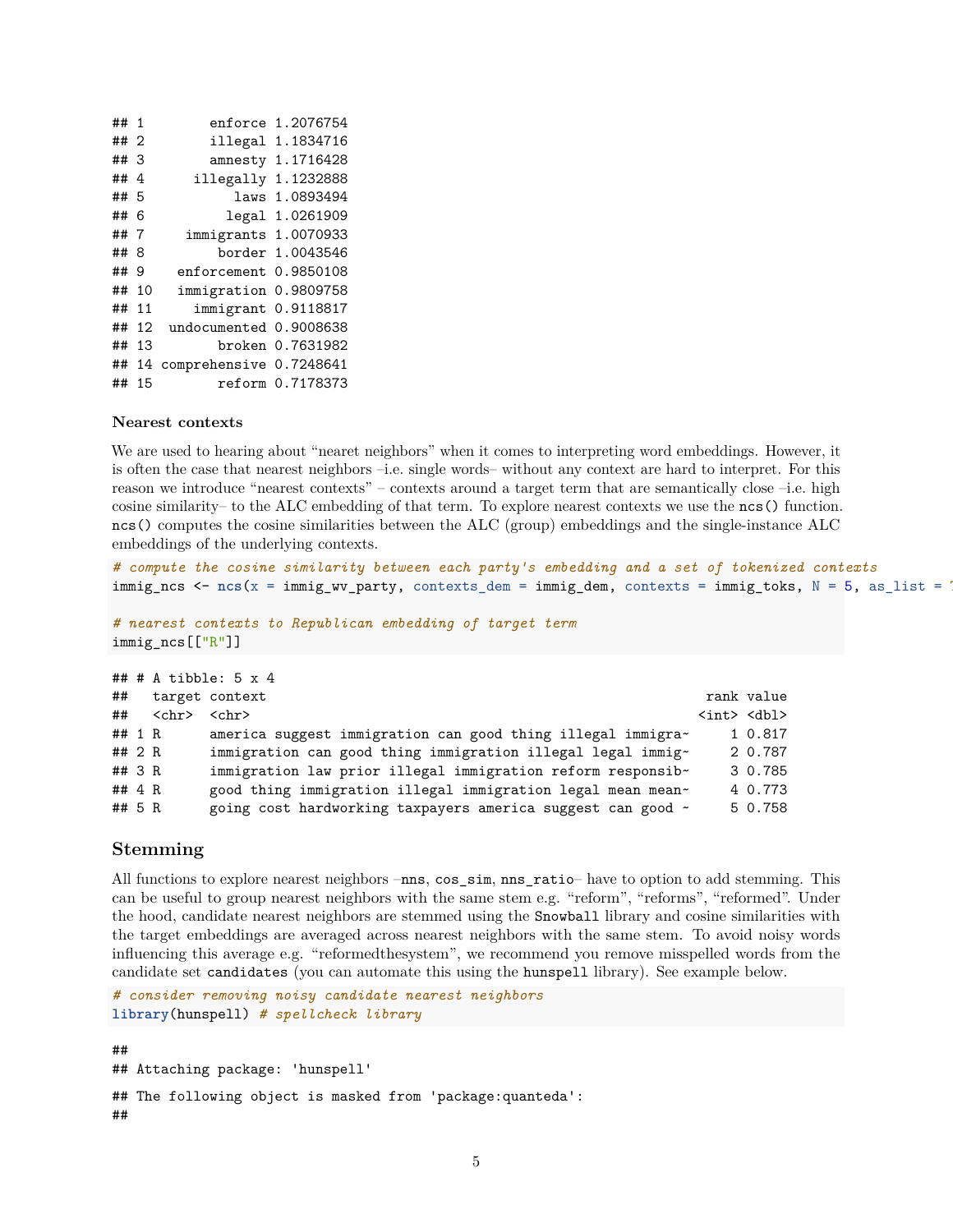```
## dictionary
# extract candidate features from the dem object
immig_feats <- immig_wv_party@features
# check spelling. toupper avoids names being considered misspelled
spellcheck <- hunspell_check(toupper(immig_feats), dict = hunspell::dictionary("en_US")) #
immig_feats <- immig_feats[spellcheck]
# find nearest neighbors by party using stemming
immig_nns_stem <- nns(immig_wv_party, pre\_trained = cr_glove_subset, N = 5, candidates = immig_feats, s
# check out results for Republican party
immig_nns_stem[["R"]]
## # A tibble: 5 x 4
## target feature rank value
```

| ##     | $<$ chr $>$ | <chr></chr> | $\langle \text{int} \rangle$ $\langle \text{dbl} \rangle$ |
|--------|-------------|-------------|-----------------------------------------------------------|
| ## 1 R |             | illeg       | 1 0.716                                                   |
| ## 2 R |             | immigr      | 2 0.704                                                   |
| ## 3 R |             | amnesti     | 3 0.658                                                   |
| ## 4 R |             | enforc      | 4 0.593                                                   |
| ## 5 R |             | law         | 5 0.578                                                   |

#### **Multiple Keywords**

In the above example we had one target word, "immigration". However, we can also explore the semantics of multiple targets simultaneously, including phrases! We simply provide a vector of patterns in the pattern argument of tokens\_context().

```
# build a corpus of contexts sorrounding the target term "immigration"
mkws_toks <- tokens_context(x = toks, pattern = c("immigration", "welfare", "immigration reform", "economie
# create document-feature matrix
mkws_dfm <- dfm(mkws_toks)
# create document-embedding matrix using a la carte
mkws_dem <- dem(x = mkws_dfm, pre_trained = cr_glove_subset, transform = TRUE, transform_matrix = cr_tr
# get embeddings for each pattern
mkws_wvs <- dem_group(mkws_dem, groups = mkws_dem@docvars$pattern)
# find nearest neighbors for each keyword
mkws_nns <- nns(mkws_wvs, pre_trained = cr_glove_subset, N = 5, candidates = mkws_wvs@features, as_list
# to check results for a given pattern
mkws_nns[["immigration reform"]]
## # A tibble: 5 x 4
## target feature rank value
```

| ## | target                              | feature                               | rank value                                               |
|----|-------------------------------------|---------------------------------------|----------------------------------------------------------|
| ## | $<$ chr $>$                         | $<$ chr $>$                           | $\langle \text{int} \rangle$ $\langle \text{db} \rangle$ |
|    |                                     | ## 1 immigration reform comprehensive | 1 0.817                                                  |
|    | ## 2 immigration reform immigration |                                       | 2 0.739                                                  |
|    | ## 3 immigration reform reform      |                                       | 3 0.635                                                  |
|    | ## 4 immigration reform pass        |                                       | 4 0.609                                                  |
|    | ## 5 immigration reform bipartisan  |                                       | 50.581                                                   |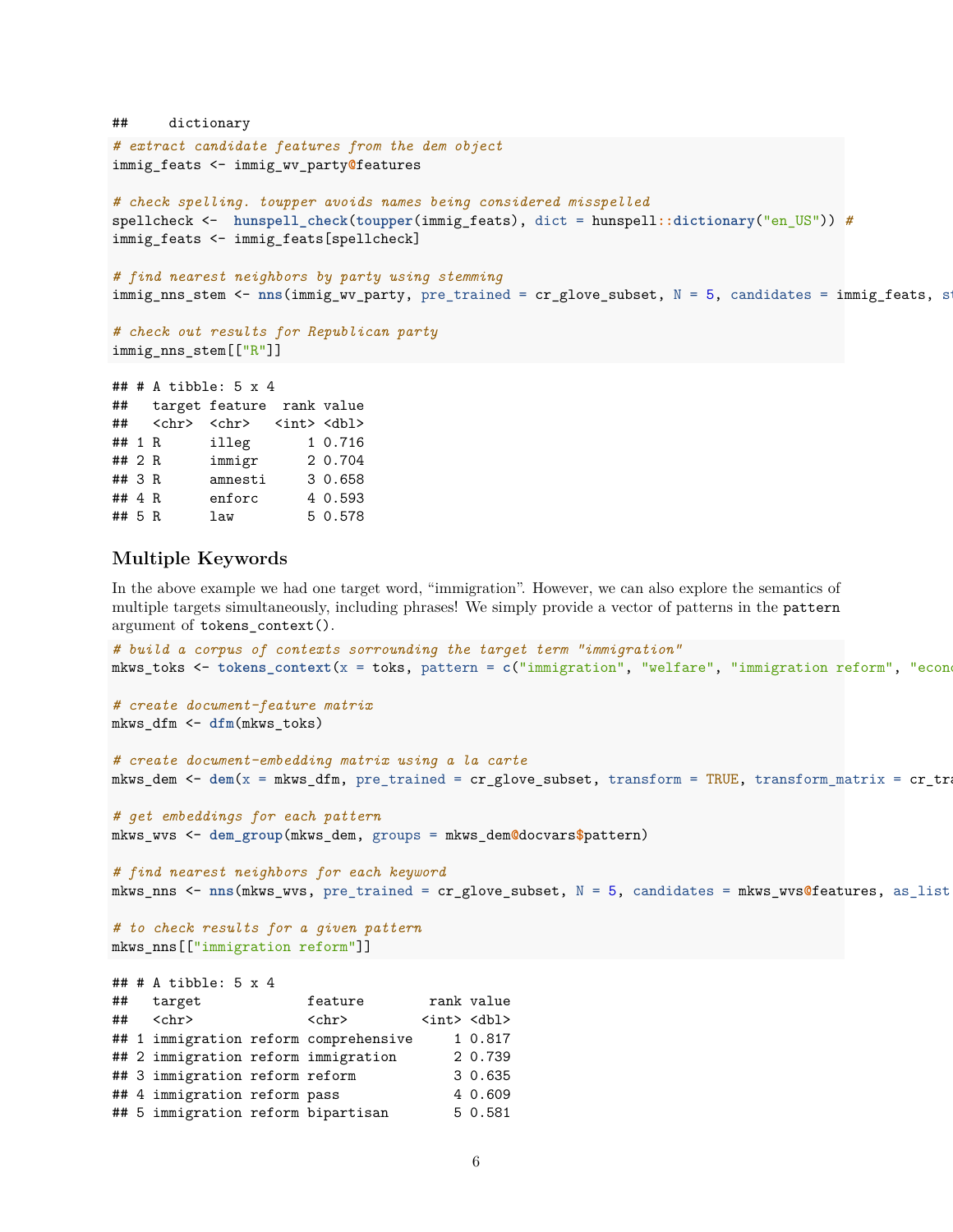This can also be useful if we wanted to explore *group differences* in the semantics of a given *topic* where we define a *topic* by a vector of *topical* target words. Note, these *topical* embeddings are computed off of the collection of contexts around the set of pattern words provided. So, in the example below, the contexts around each of "immigration", "immigrant" and "immigration reform" are treated as a single collection of contexts for the purposes of computing each party's *topical* embedding.

```
# build a corpus of contexts sorrounding the immigration related words
topical_toks <- tokens_context(x = toks, pattern = c("immigration", "immigrant", "immigration reform"),
# create document-feature matrix
topical_dfm <- dfm(topical_toks)
# create document-embedding matrix using a la carte
topical_dem <- dem(x = topical_dfm, pre_trained = cr_glove_subset, transform = TRUE, transform_matrix =
# get "topical" embeddings for each party
topical_wvs <- dem_group(topical_dem, groups = topical_dem@docvars$party)
# find nearest neighbors for each keyword
nns(topical_wvs, pre_trained = cr_glove_subset, N = 5, candidates = topical_wvs@features, stem = TRUE,
```
## # A tibble: 10 x 4 ## target feature rank value ## <fct> <chr> <int> <dbl> ## 1 D comprehens 1 0.699 ## 2 R illeg 1 0.677 ## 3 R immigr 2 0.673 ## 4 D broken 2 0.668 ## 5 D immigr 3 0.663 ## 6 D reform 4 0.661 ## 7 R amnesti 3 0.659 ## 8 R enforc 4 0.626 ## 9 R law 5 0.609 ## 10 D act 5 0.549

# **Wrapper functions**

The above functions give users a lot of flexibility, however, it can be cumbersome to write each step every time one wants to do some exploratory analysis on a corpus. In this section we'll look into a collection of wrapper functions that allow users to go straight from a tokenized corpus to results. Each of the four exploratory analysis functions  $-\text{nns}$  (),  $\cos_5\text{sin}$  (),  $\text{nns\_ratio}$  and  $\text{ncs}$  ()– described above has its corresponding wrapper function.

An key advantage of the wrapper functions is that they make it easy to obtain standard errors around the sample statistics of interest via *bootstrapping*. Bootstrapping works by sampling with replacement documents from our tokenized corpus of contexts (within group if the argument groups is specified) and going through the above steps for each of our exploratory analysis functions (i.e. computing an 'a la carte' embedding on each bootstrapped sample, then computing the cosine similarities etc.). Let's start with conText::get\_nns(), a wrapper function for nns().

#### **Nearest neighbors**

We use the same tokenized corpus of "immigration" contexts  $-\text{immig\_toks}-$  as above, and again limit candidate nearest neighbors to the set of features in our corpus. To group by *party* we set groups = docvars(immig\_corpus, 'party') –the groups argument can include more than two groups. If no grouping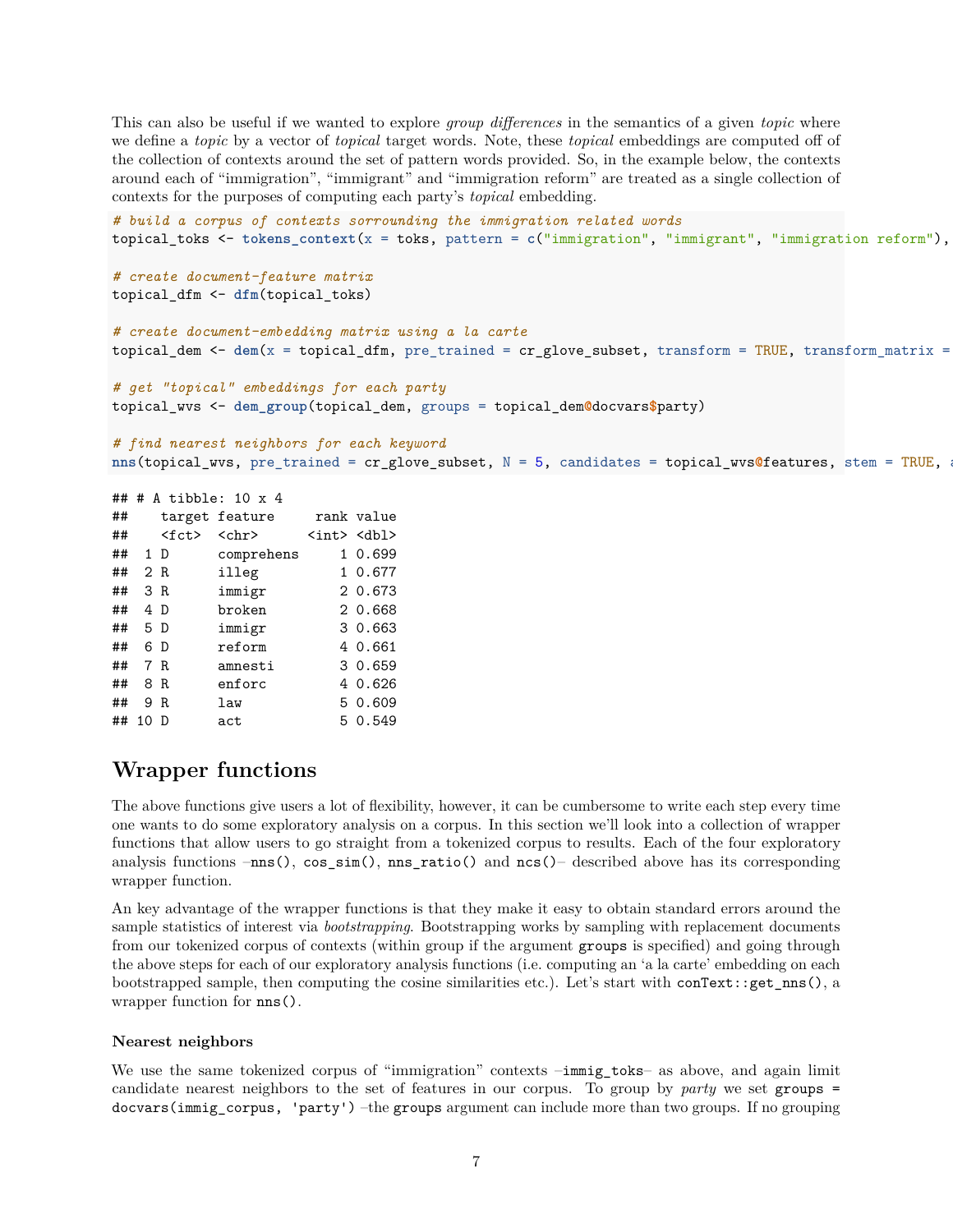variable is provided, the full set of (tokenized) contexts are aggregated into one single embedding. To estimate standard errors for the cosine similarities between each party's embedding and their corresponding nearest neighbors we set bootstrap = TRUE and define the desired number of bootstraps with num bootstrap. Notice the output now has an additional column std.error. This is simply the standard deviation of the sampling distribution of cosine similarities obtained via bootstrapping. Note, values may differ slightly to the step-by-step process outlined above as they represent averages over bootstrapped samples.

```
# we limit candidates to features in our corpus
feats <- featnames(dfm(immig_toks))
# compare nearest neighbors between groups
set.seed(2021L)
\text{immig-party\_nns} \leq \text{get\_nns}(x = \text{immig\_toks}, N = 10,
       groups = docvars(immig_toks, 'party'),
       candidates = feats,
      pre_trained = cr_glove_subset,
      transform = TRUE,
      transform_matrix = cr_transform,
      bootstrap = TRUE,
      num_bootstraps = 10,
      as list = TRUE)
# nearest neighbors of "immigration" for Republican party
immig_party_nns[["R"]]
## # A tibble: 10 x 5
## target feature rank value std.error
## <chr> <chr> <int> <dbl> <dbl>
## 1 R immigration 1 0.842 0.00565
## 2 R illegal 2 0.758 0.0108
## 3 R immigrants 3 0.739 0.00899
           illegally 4 0.661 0.0106
## 5 R amnesty 5 0.655 0.0128
## 6 R laws 6 0.589 0.0132
## 7 R enforcement 7 0.588 0.0116
## 8 R enforce 8 0.577 0.0124
## 9 R legal 9 0.567 0.0125
## 10 R undocumented 10 0.565 0.00984
```
#### **Cosine similarity**

conText::get\_cos\_sim() is a wrapper function for cos\_sim(), used to evaluate how similar each group's (or single if groups is not defined) embedding is to a set of features of interest –as with get\_nns(), the groups argument can take on more than two groups. Again we set bootstrap = TRUE to obtain standard errors for the cosine similarities.

```
# compute the cosine similarity between each group's embedding and a specific set of features
set.seed(2021L)
get_cos_sim(x = immig_toks,
            groups = docvars(immig_toks, 'party'),
            features = c("reform", "enforce"),
            pre_trained = cr_glove_subset,
            transform = TRUE,
            transform_matrix = cr_transform,
            bootstrap = TRUE,
            num_bootstraps = 10,
```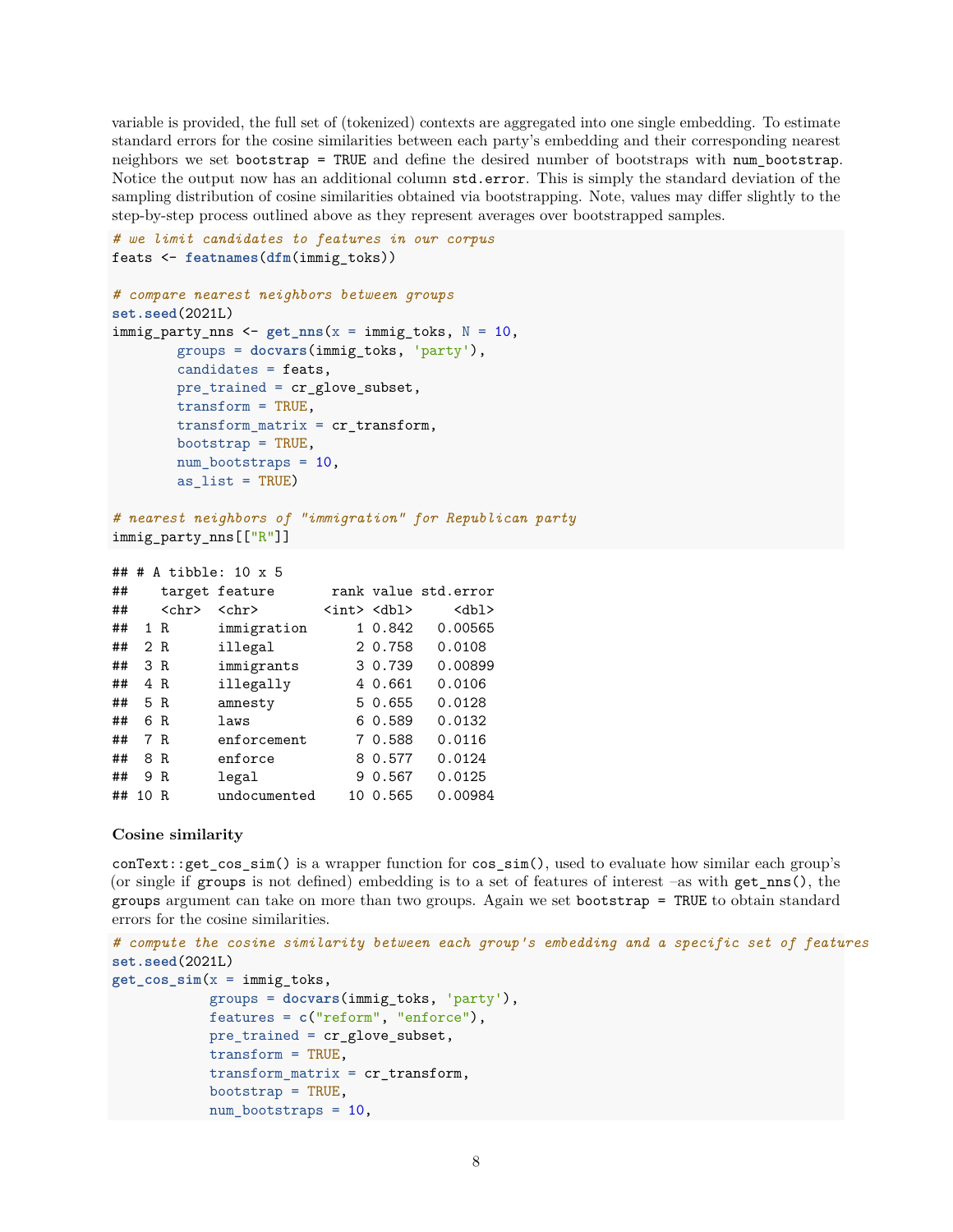$as\_list = FALSE)$ 

|          |  | ## # A tibble: $4 \times 4$            |                                   |
|----------|--|----------------------------------------|-----------------------------------|
|          |  |                                        | ## target feature value std.error |
|          |  | ## <fct> <fct> <dbl></dbl></fct></fct> | $<$ dbl $>$                       |
| ## 1 D   |  |                                        | reform 0.592 0.0191               |
| ## 2 D   |  | enforce 0.484                          | 0.00976                           |
| ## 3 R   |  | reform 0.427                           | 0.0159                            |
| ## $4 R$ |  | enforce 0.577                          | 0.0124                            |

#### **Nearest neighbors cosine similarity ratio**

conText::get\_nns\_ratio() is a wrapper function for nns\_ratio(), used to gauge how discriminant nearest neighbors are of each group. Unlike get\_nns() and get\_cos\_sim(), a groups argument must be provided and it must be binary. As with  $nns$  ratio(), we use the numerator argument to control which group to use as the numerator in the underlying ratio. We again limit the candidate nearest neighbors to the set of local features and set bootstrap = TRUE to get standard errors, in this case of the cosine similarity ratios.

Finally, get nns ratio() allows us to make inferences using a permutation test, specifically around the *absolute deviation of the observed cosine similarity ratio from* 1 (this captures how discriminant a given nearest neighbor is). Specifically, for each permutation, the grouping variable is randomly shuffled and the absolute deviation of the cosine similarity ratios from 1 is computed. The empirical p.value is then the proportion of these "permuted" deviations that are larger than the observed deviation.

The output of get\_nns\_ratio() contains three additional columns (relative to nns\_ratio()) if bootstrap = TRUE and permute = TRUE. These are the standard errors around the cosine similarity ratios, the corresponding (empirical)  $p$  value and a group variable identifying which group the nearest neighbor belonged to – shared means it appeared in both groups' top *N* nearest neighbors.

```
# we limit candidates to features in our corpus
feats <- featnames(dfm(immig_toks))
# compute ratio
set.seed(2021L)
immig_nns_ratio <- get_nns_ratio(x = immig_toks,
              N = 10.
              groups = docvars(immig_toks, 'party'),
              numerator = "R",candidates = feats,
              pre_trained = cr_glove_subset,
              transform = TRUE,
              transform_matrix = cr_transform,
              bootstrap = TRUE,
              num_bootstraps = 10,
              permute = TRUE,
              num_permutations = 10,
              verbose = FALSE)
## starting bootstraps
```

```
## done with bootstraps
## starting permutations
## done with permutations
```

```
head(immig_nns_ratio)
```
## # A tibble: 6 x 5 ## feature value std.error p.value group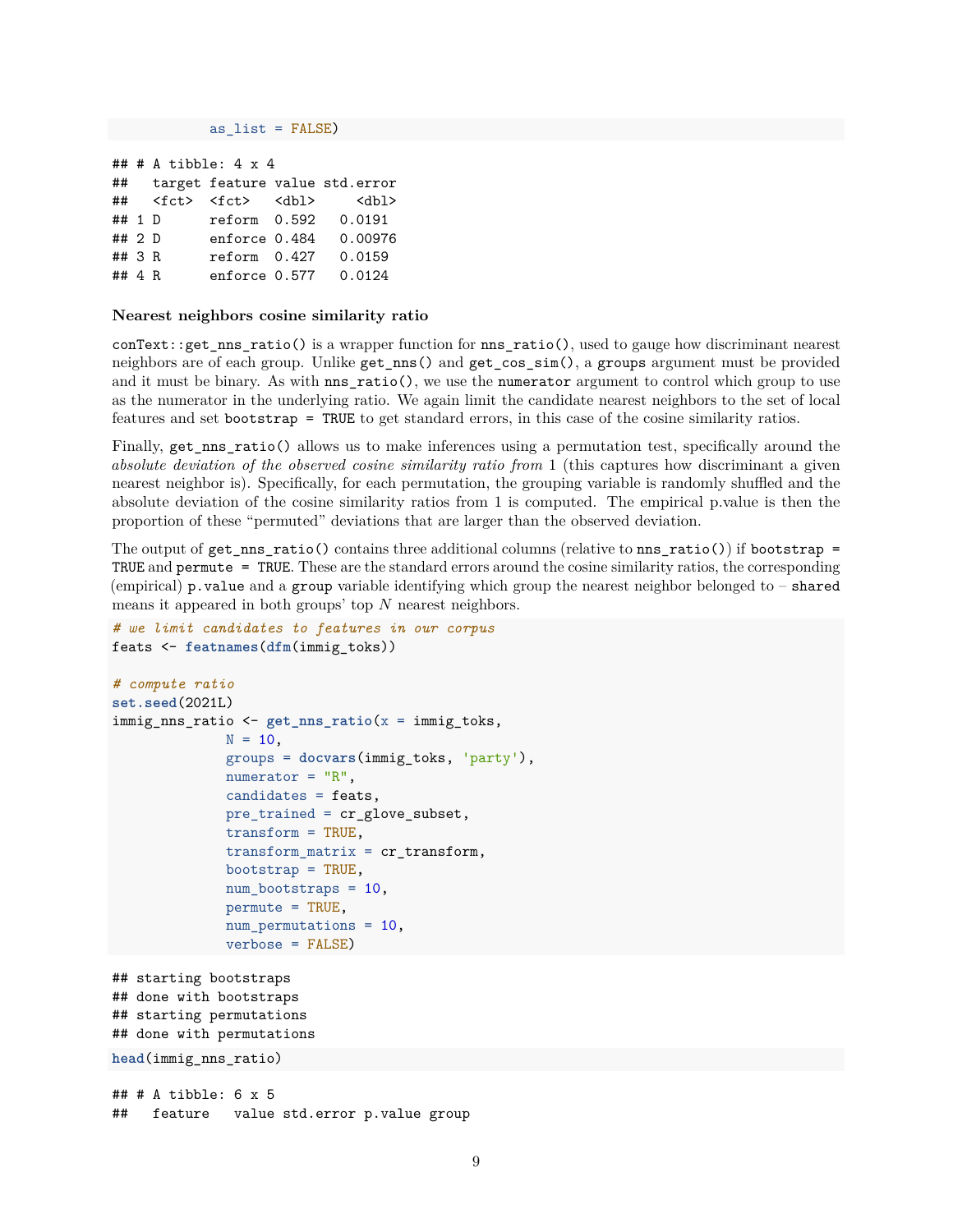| ## | $<$ chr $>$    | db1  | db1>   | $db1 chr$ |        |
|----|----------------|------|--------|-----------|--------|
|    | ## 1 enforce   | 1.19 | 0.0306 | Ω         | R.     |
|    | ## 2 illegal   | 1.17 | 0.0233 | 0         | shared |
|    | ## 3 amnesty   | 1.17 | 0.0211 | Ω         | R.     |
|    | ## 4 illegally | 1.13 | 0.0246 | 0         | shared |
|    | $## 5$ laws    | 1.08 | 0.0424 | Ω         | R.     |
|    | ## 6 legal     | 1.03 | 0.0382 | 0.1 R     |        |

**conText** also includes a plotting function, plot\_nns\_ratio, specific to get\_nns\_ratio(), providing a nice visualization of its output. alpha defines the desired significance threshold to denote "significant" results on the plot (indicated by a ∗ next to the feature). Also, you can choose between two different visualizations of the same results using the horizontal argument.

**plot\_nns\_ratio**(x = immig\_nns\_ratio, alpha = 0.01, horizontal = TRUE)

#### **Nearest contexts**

conText::get\_ncs() is a wrapper function for ncs(), used to compute cosine similarities between ALC (group) embeddings and the ALC embeddings of individual contexts with the option to bootstrap standard errors.

```
# compare nearest neighbors between groups
set.seed(2021L)
immig_party_ncs <- get_ncs(x = immig_toks,
                            N = 10,
                            groups = docvars(immig_toks, 'party'),
                            pre_trained = cr_glove_subset,
                            transform = TRUE,
                            transform_matrix = cr_transform,
                            bootstrap = TRUE,
                            num_bootstraps = 10,
                            as\_list = TRUE)
# nearest neighbors of "immigration" for Republican party
immig party ncs[["R"]]
```

|          |     |             | ## # A tibble: $10 \times 5$                     |                                                          |          |                      |
|----------|-----|-------------|--------------------------------------------------|----------------------------------------------------------|----------|----------------------|
| ##       |     |             | target context                                   |                                                          |          | rank value std.error |
| ##       |     | <chr></chr> | $\langle chr \rangle$                            | $\langle \text{int} \rangle$ $\langle \text{db} \rangle$ |          | $<$ dbl $>$          |
| ## 1 R   |     |             | america suggest immigration can good thing ille- |                                                          | 1 0.815  | 0.00830              |
| ##       | 2 R |             | immigration can good thing immigration illegal ~ |                                                          | 2 0.789  | 0.00880              |
| $##$ 3 R |     |             | immigration law prior illegal immigration refor- |                                                          | 3 0.783  | 0.00917              |
| $##$ 4 R |     |             | good thing immigration illegal immigration lega~ |                                                          | 4 0.771  | 0.00717              |
| ## 5 R   |     |             | going cost hardworking taxpayers america sugges~ |                                                          | 5 0.756  | 0.00921              |
| ## 6 R   |     |             | actually increase illegal immigration reducing ~ |                                                          | 6 0.734  | 0.00561              |
| ## 7 R   |     |             | immigration enforcement along southwest border ~ |                                                          | 7 0.728  | 0.00697              |
| ##       | 8 R |             | late right thing hold president responsible pol- |                                                          | 8 0.721  | 0.00785              |
| $##$ 9 R |     |             | backlog met likely lead reduction legal increas~ |                                                          | 9 0.719  | 0.0111               |
| ## 10 R  |     |             | responsible immigration policies ignoring immig~ |                                                          | 10 0.717 | 0.00942              |

# **Embedding regression**

The above framework allows us to explore semantic differences over one grouping variable at a time. However, we often want to look at covariate effects while controlling for other covariates or indeed go beyond discrete covariates. In [Rodriguez, Spirling and Stewart \(2021\)](https://github.com/prodriguezsosa/EmbeddingRegression) we show how a la carte embeddings can be used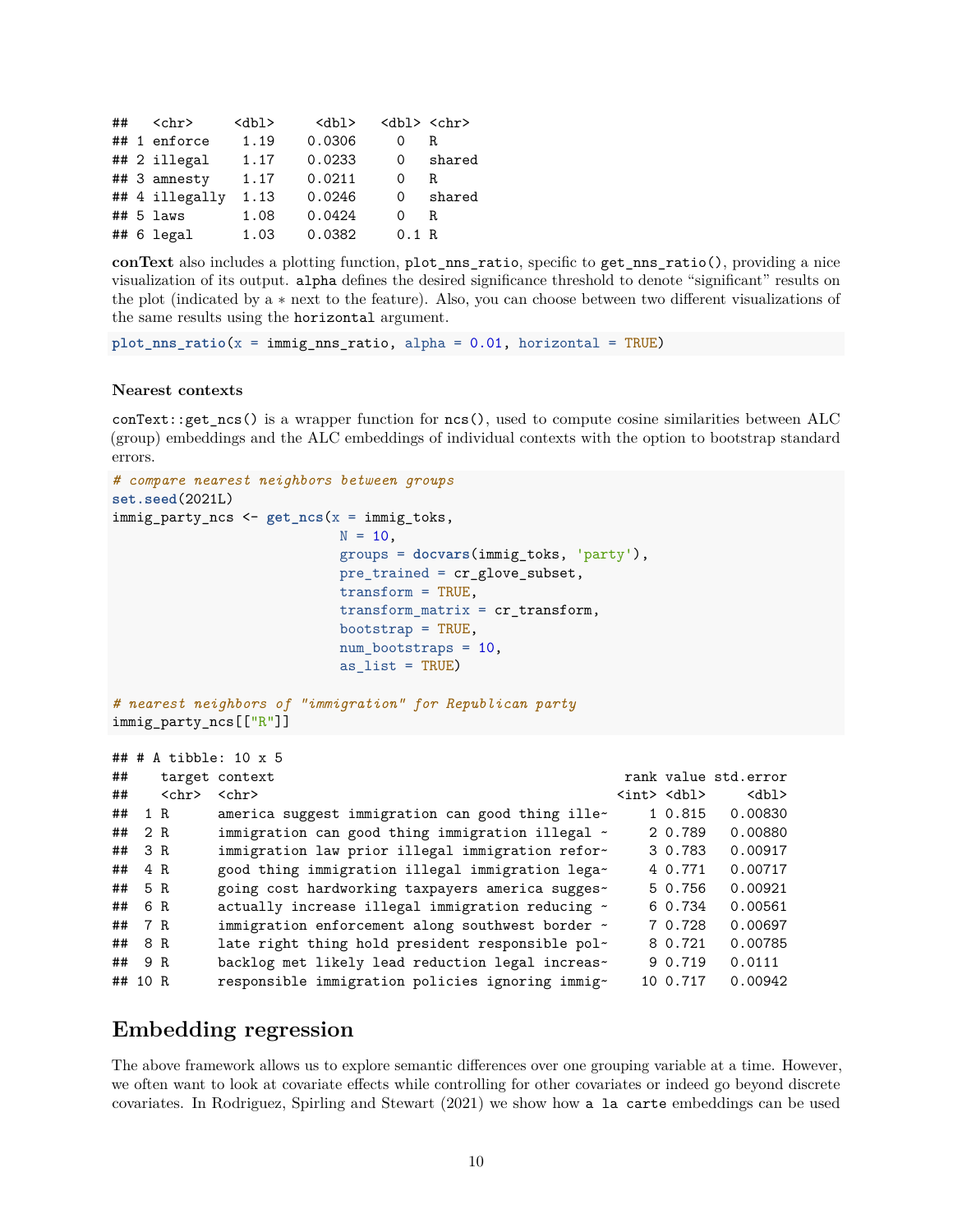within a regression-framework that allows us to do just that. The corresponding package function is conText::conText().

conText() tries to follow a similar syntax as  $R$ 's  $lm()$  and  $glm()$  functions. data must be a quanteda tokens object with covariates stored as document variables (docvars). We next specify a formula consisting of the target word of interest, e.g. "immigration" and the set of covariates. To use all covariates in data, we can speficy immigration  $\sim$  .. formula can also take vectors of target words e.g.  $c$  ("immigration", "immigrants") ~ party + gender and phrases e.g. "immigration reform" ~ party + gender – place phrases in quotation marks.

```
# two factor covariates
set.seed(2021L)
model1 <- conText(formula = immigration ~ party + gender,
                data = toks,pre_trained = cr_glove_subset,
                 transform = TRUE, transform_matrix = cr_transform,
                 bootstrap = TRUE, num\_bootstrap = 10,
                 permute = TRUE, num_permutations = 100,
                 window = 6, case_insensitive = TRUE,
                 verbose = FALSE)
## coefficient normed.estimate std.error p.value
## 1 party_R 0.5988860 0.05041898 0
## 2 gender M 0.5355259 0.03126510 0
# notice, non-binary covariates are automatically "dummified"
```

```
rownames(model1)
```
## [1] "party\_R" "gender\_M" "(Intercept)"

conText() outputs a conText-class object which is simply a dgCMatrix class matrix corresponding to the beta coefficients (ALC embeddings) with additional attributes including: a table (automatically printed) with the normed coefficients (excluding the intercept), their std. errors and p-values, @normed\_coefficients, and the set of features used when creating the embeddings @features.

We can combine the coefficients to compute the ALC embeddings for the various combinations of the covariates (see [Rodriguez, Spirling and Stewart \(2021\)](https://github.com/prodriguezsosa/EmbeddingRegression) for details).

```
# D-dimensional beta coefficients
# the intercept in this case is the ALC embedding for female Democrats
# beta coefficients can be combined to get each group's ALC embedding
DF_wv <- model1['(Intercept)',] # (D)emocrat - (F)emale
DM_wv <- model1['(Intercept)',] + model1['gender_M',] # (D)emocrat - (M)ale
RF_wv <- model1['(Intercept)',] + model1['party_R',] # (R)epublican - (F)emale
RM_wv <- model1['(Intercept)',] + model1['party_R',] + model1['gender_M',] # (R)epublican - (M)ale
# nearest neighbors
nns(rbind(DF_wv,DM_wv), N = 10, pre_trained = cr_glove_subset, candidates = model1@features)
## $DM_wv
## # A tibble: 10 x 4
## target feature rank value
## <chr> <chr> <int> <dbl>
## 1 DM_wv immigration 1 0.844
## 2 DM_wv broken 2 0.693
## 3 DM_wv reform 3 0.660
## 4 DM_wv comprehensive 4 0.646
## 5 DM_wv immigrants 5 0.596
```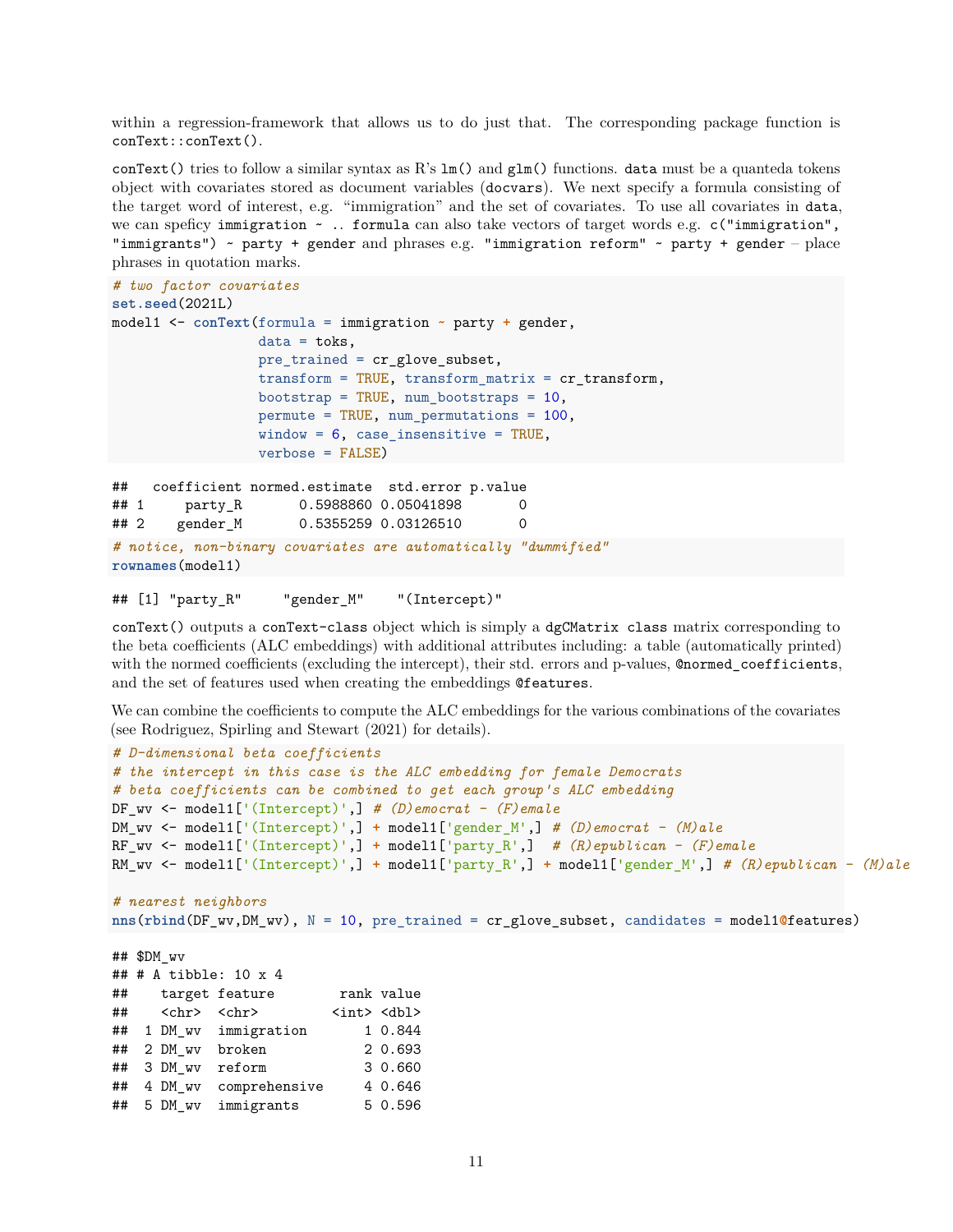## 6 DM\_wv illegal 6 0.589 ## 7 DM wv enforcement 7 0.567 ## 8 DM\_wv border 8 0.555 ## 9 DM\_wv system 9 0.545 ## 10 DM\_wv fix 10 0.538 ## ## \$DF\_wv ## # A tibble: 10 x 4 ## target feature rank value ## <chr> <chr> <int> <dbl> ## 1 DF\_wv immigration 1 0.835 ## 2 DF\_wv comprehensive 2 0.641 ## 3 DF\_wv enforcement 3 0.640 ## 4 DF\_wv immigrants 4 0.629 ## 5 DF\_wv broken 5 0.613 ## 6 DF\_wv reform 6 0.608 ## 7 DF\_wv law 7 0.595 ## 8 DF\_wv illegal 8 0.589 ## 9 DF\_wv laws 9 0.567 ## 10 DF\_wv border 10 0.565

To access the normed coefficients for plotting:

```
model1@normed_cofficients
```

```
## coefficient normed.estimate std.error p.value
## 1 party_R 0.5988860 0.05041898 0
## 2 gender_M 0.5355259 0.03126510 0
```
conText can also take continuous covariates. In the example below we estimate a model using the first dimension of the NOMINATE score–understood to capture the Liberal-Conservative spectrum on economic matters. To explore similarity with specific features we use the fitted model to compute the fitted values –ALC embeddings– at various percentiles of the NOMINATE score. Consistent with our results above, the higher the NOMINATE score (more Conservative) the greater the similarity between the ALC embedding for immigration and the feature enforcement whereas the lower the NOMINATE score (more Liberal) the greater its similarity with the feature reform.

```
# continuous covariate
set.seed(2021L)
model2 <- conText(formula = immigration ~ nominate_dim1,
                  data = toks,
                  pre_trained = cr_glove_subset,
                  transform = TRUE, transform_matrix = cr_transform,
                  bootstrap = TRUE, num\_bootstrap = 10,
                  permute = TRUE, num_permutations = 100,
                  window = 6, case insensitive = TRUE,
                  verbose = FALSE)
```
## coefficient normed.estimate std.error p.value ## 1 nominate\_dim1 0.6720702 0.06397647 0

```
# look at percentiles of nominate
```

```
percentiles <- quantile(docvars(cr_sample_corpus)$nominate_dim1, probs = seq(0.05,0.95,0.05))
percentile_wvs <- lapply(percentiles, function(i) model2["(Intercept)",] + i*model2["nominate_dim1",]) b.
percentile_sim <- \cos\sin(x) = \text{percentile\_wvs}, \text{pre\_trained} = \text{cr\_glove\_subset}, features = \text{c("reform", "en"})
```
*# check output*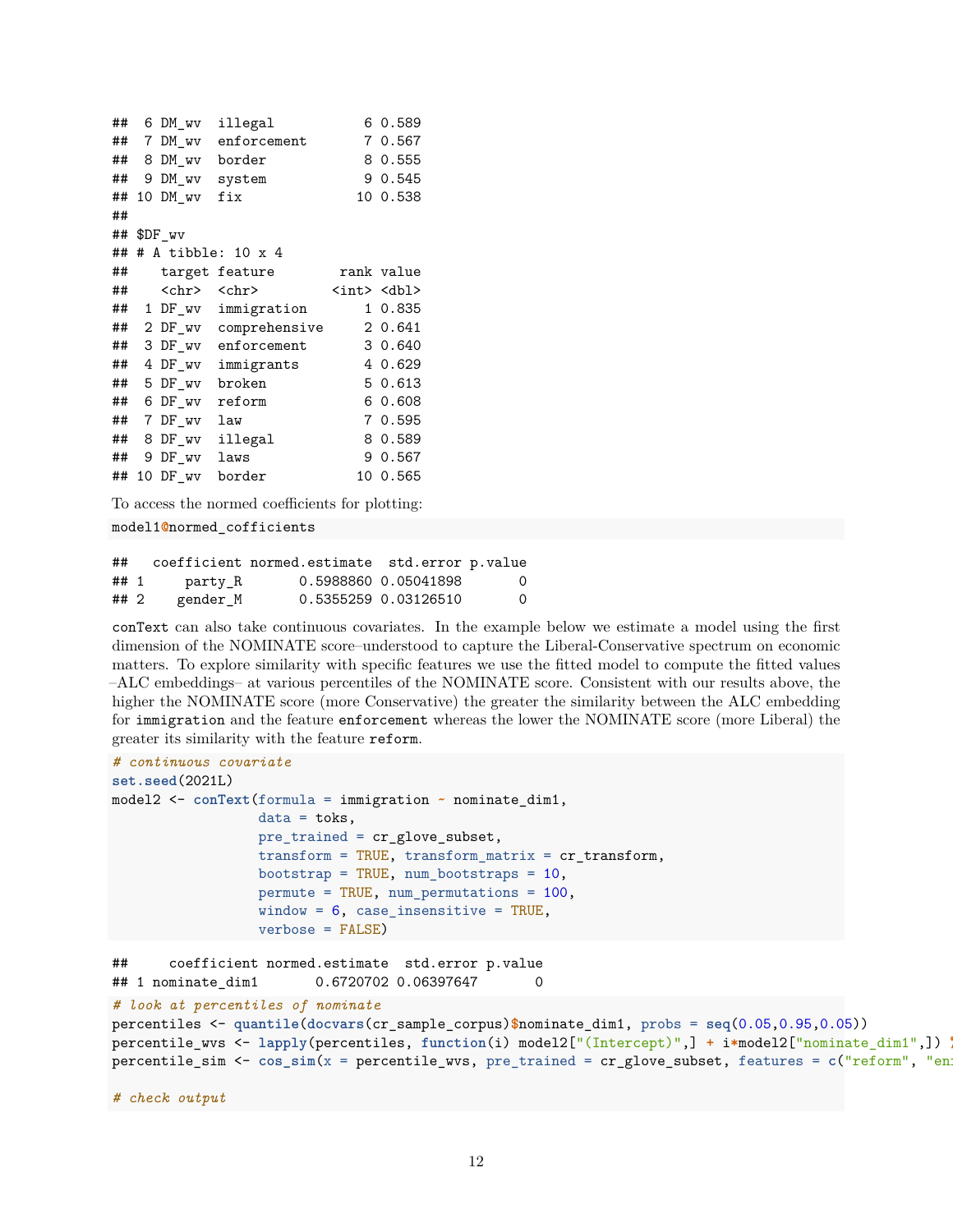```
rbind(head(percentile_sim[["reform"]], 5),tail(percentile_sim[["reform"]], 5))
## target feature value
## 1 5% reform 0.6645026
## 2 10% reform 0.6598026
## 3 15% reform 0.6557875
## 4 20% reform 0.6532968
## 5 25% reform 0.6501394
## 15 75% reform 0.5045321
## 16 80% reform 0.4909143
## 17 85% reform 0.4841337
## 18 90% reform 0.4787336
## 19 95% reform 0.4735839
rbind(head(percentile_sim[["enforce"]], 5),tail(percentile_sim[["enforce"]], 5))
## target feature value
## 20 5% enforce 0.4558998
## 21 10% enforce 0.4695425
## 22 15% enforce 0.4797996
## 23 20% enforce 0.4856559
## 24 25% enforce 0.4926141
## 34 75% enforce 0.6294170
## 35 80% enforce 0.6346377
## 36 85% enforce 0.6369822
## 37 90% enforce 0.6387348
## 38 95% enforce 0.6403148
```
# **Local GloVe and transformation matrix**

If (a) you have a large enough corpus to train a full GloVe embeddings model and (b) your corpus is distinctive in some way –e.g. a collection of articles from scientific journals–, then you may want to consider estimating your own set of embeddings and transformation matrix –otherwise you should be good to go using GloVe pre-trained embeddings. The first step is to estimate GloVe embeddings on the full corpus which you will then use as your pre-trained embeddings.

### **Estimate GloVe embeddings**

This example is taken (with minor changes) from [this quanteda vignette](https://quanteda.io/articles/pkgdown/replication/text2vec.html) on computing GloVe embeddings using quanteda and text2vec.

```
library(text2vec)
#---------------------------------
# estimate glove model
#---------------------------------
# construct the feature co-occurrence matrix for our toks object (see above)
toks_fcm <- fcm(toks, context = "window", window = 6, count = "frequency", tri = FALSE) # important to# estimate glove model using text2vec
glove <- GlobalVectors$new(rank = 300,
                            x_max = 10,
                            learning_rate = 0.05
```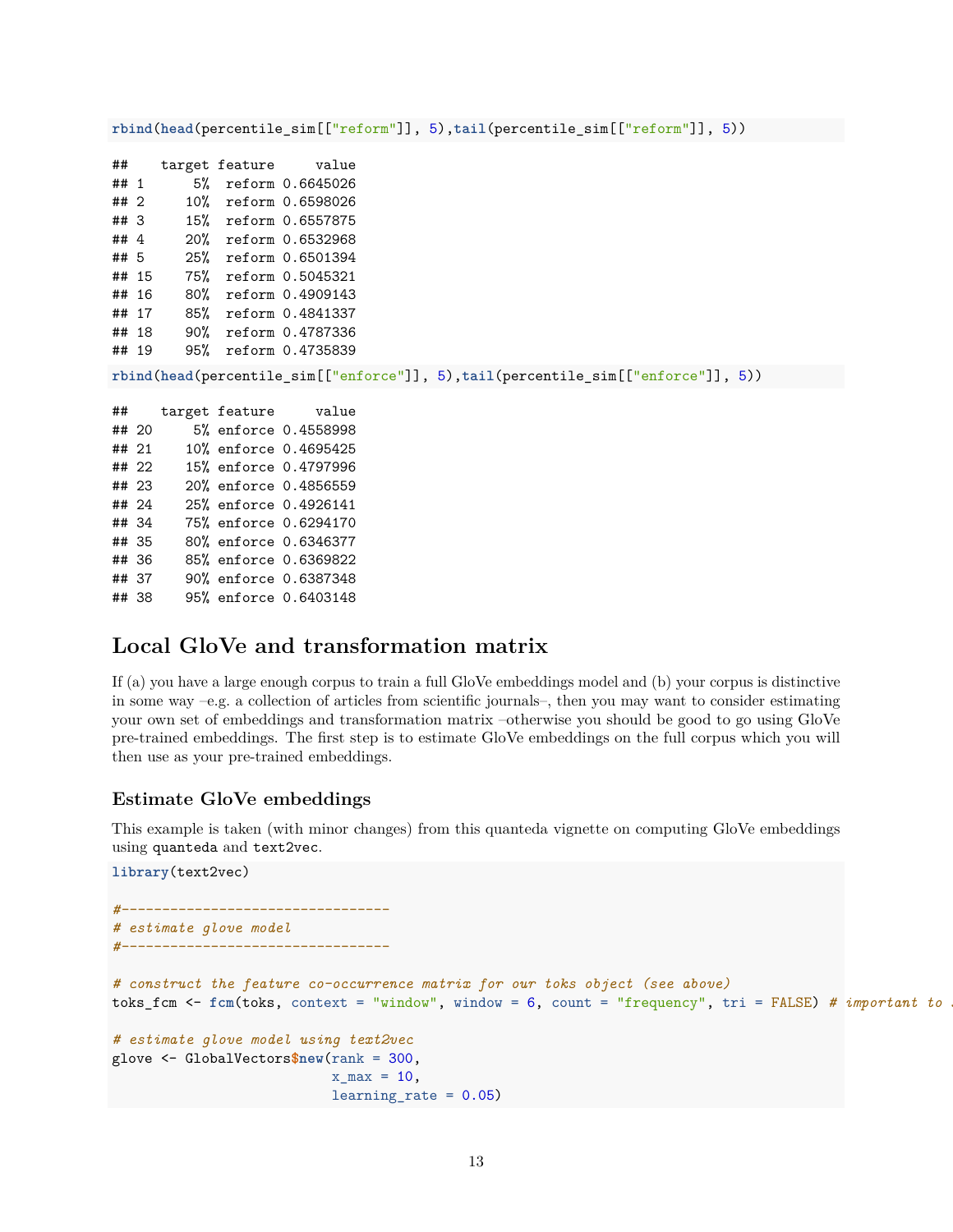```
wv_main <- glove$fit_transform(toks_fcm, n_iter = 10,
                              convergence_tol = 1e-3,
                              n_threads = 2) # set to 'parallel::detectCores()' to use all available cores
## INFO [16:03:11.244] epoch 1, loss 0.2267
## INFO [16:03:13.503] epoch 2, loss 0.0768
## INFO [16:03:15.172] epoch 3, loss 0.0498
## INFO [16:03:16.992] epoch 4, loss 0.0375
## INFO [16:03:18.943] epoch 5, loss 0.0303
## INFO [16:03:20.734] epoch 6, loss 0.0256
## INFO [16:03:22.576] epoch 7, loss 0.0223
## INFO [16:03:24.410] epoch 8, loss 0.0198
## INFO [16:03:26.225] epoch 9, loss 0.0178
## INFO [16:03:28.024] epoch 10, loss 0.0162
wv_context <- glove$components
local_glove <- wv_main + t(wv_context) # word vectors
# qualitative check
find_nns(local_glove['immigration',], pre_trained = local_glove, N = 5, candidates = feats)
## [1] "immigration" "bill" "people" "law" "congress"
```
## **Estimating the transformation matrix**

Given a corpus and it's corresponding GloVe embeddings, we can compute a corresponding transformation matrix using conText:: compute transform().

```
# compute transform
# weighting = 'log' works well for smaller corpora
# for large corpora use a numeric value e.g. weighting = 500
# see: https://arxiv.org/pdf/1805.05388.pdf
local_transform <- compute_transform(x = toks_fcm, pre_trained = local_glove, weighting = 'log')
```
You should always run some sanity checks to make sure the computed transformation matrix produces sensical results (keep in mind the corpus in this example consists of only 200 documents). A more robust approach (not illustrated below) to verify your transformation matrix is to randomly select a set of features to exclude from the its estimation but which have a corresponding pre-trained embedding. Use the transformation matrix and pre-trained embeddings to compute ALC embeddings for these excluded features and check their similarity with their corresponding pre-trained embeddings (it should be reasonably high,  $> 0.6$ ).

*#--------------------------------- # check #---------------------------------*

*# create document-embedding matrix using our locally trained GloVe embeddings and transformation matrix*  $immig_{\text{dem}}$ local  $\leq$   $\text{dem}(x = immig_{\text{dm}}, pre_{\text{trained}} = local_{\text{gl}})$  transform = TRUE, transform matrix = 1

```
# take the column average to get a single "corpus-wide" embedding
immig_wv_local <- colMeans(immig_dem_local)
```

```
# find nearest neighbors for overall immigraiton embedding
find_nns(immig_wv_local, pre_trained = local_glove, N = 10, candidates = immig_dem_local@features)
```

|  | ## [1] "immigration" "bill" |       | "people" | "law"       | "reform"  |
|--|-----------------------------|-------|----------|-------------|-----------|
|  | ## [6] "illegal"            | "can" | "system" | "president" | "country" |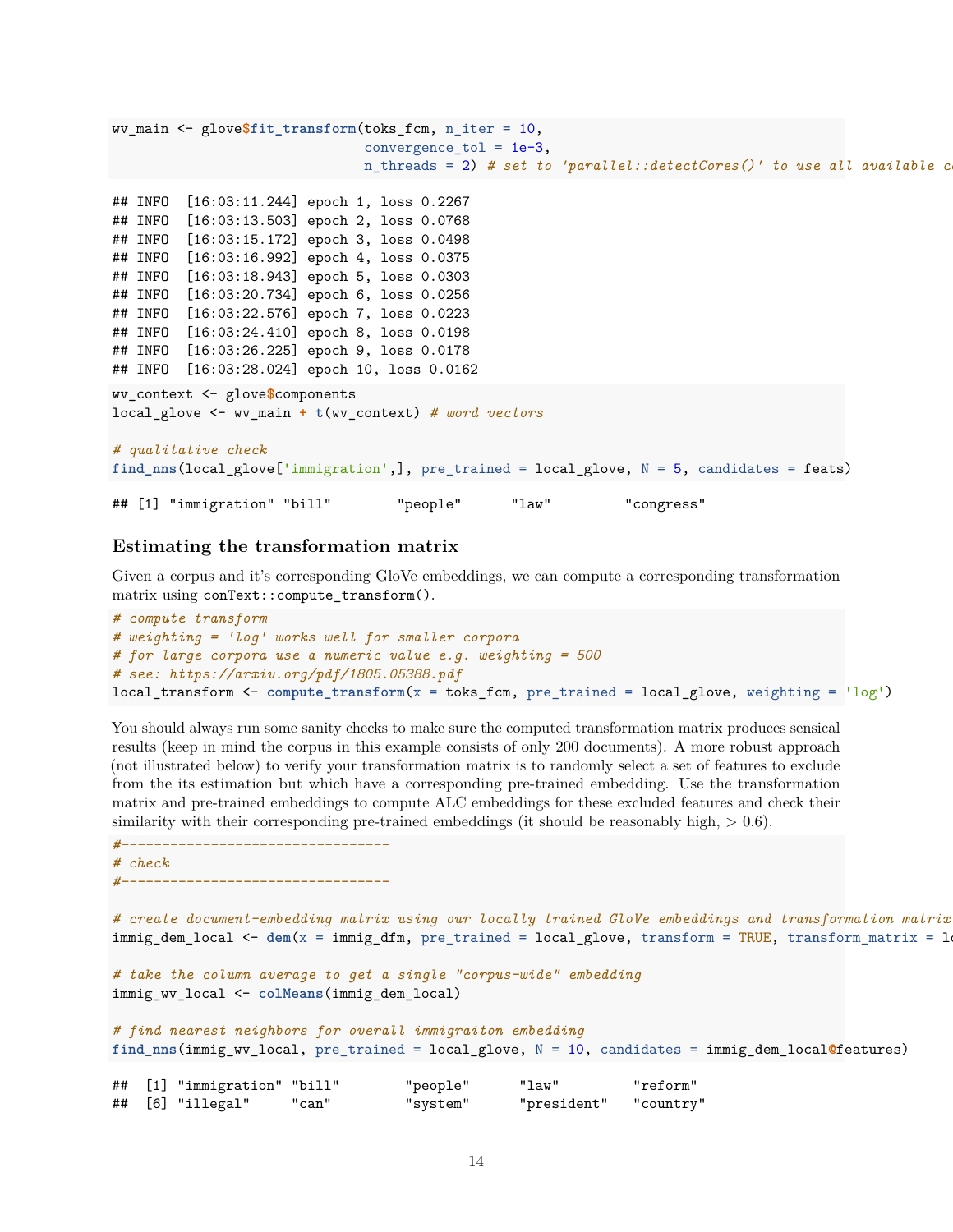```
# we can also compare to corresponding pre-trained embedding
\sin 2(x) = \frac{\pi}{x} (immig_wv_local, nrow = 1), y = \frac{\pi}{x} (local_glove['immigration',], nrow = 1), method =
```

```
## [,1]
## [1,] 0.7849437
```
# **Other**

### **Feature embedding matrix**

We may be interested in simultaneously embedding many features. This can be useful to (1) compare two corpora along many features simultaneously and/or  $(2)$  estimate context-specific feature embeddings that can subsequently be fed into a downstream classification task. We'll focus on (1) here. Using the same tokenized cr\_sample\_corpus we start by building a feature-co-occurrence matrix for each group (party).

```
# create feature co-occurrence matrix for each party (set tri = FALSE to work with fem)
fcm_D \leftarrow fcm(toks[docvars(toks, 'party') == 'D'',], context = 'window', window = 6, count = 'frequency',fcm_R < - fcm(toks[docvars(toks, 'party') == "R",], context = "window", window = 6, count = "frequency",
```
Given an fcm for each group, we can proceed to compute a corresponding "feature-embedding-matrix" for each group.

```
# compute feature-embedding matrix
fem_D <- fem(fcm_D, pre_trained = cr_glove_subset, transform = TRUE, transform_matrix = cr_transform, v
fem_R <- fem(fcm_R, pre_trained = cr_glove_subset, transform = TRUE, transform_matrix = cr_transform, v
# cr_fem will contain an embedding for each feature
fem_D[1:5,1:3]
## 5 x 3 sparse Matrix of class "dgCMatrix"
##
```
## president 0.3744276 0.2664312 0.5106154 ## rise 0.6826160 0.1579899 0.1132372 ## today 0.5012829 0.1986229 0.1827530 ## honor 0.6683875 0.3323882 0.2093607 ## one 0.5223592 0.4007449 0.2207826

Finally, we can use the conText::feature sim function to compute "horizontal" cosine similarities between both fems for the set of overlapping features. The output of feature\_sim is ranked from least similar to most similar features.

```
# compute "horizontal" cosine similarity
feat\_comp \leftarrow feature\_sim(x = fem_R, y = fem_D)
```

```
# least similar features
head(feat_comp)
```
## feature value ## 1 link -0.2160803 ## 2 guantanamo -0.1859814 ## 3 frustration -0.1853331 ## 4 opposite -0.1807265 ## 5 draw -0.1754296 ## 6 refuses -0.1743808 *# most similar features* **tail**(feat\_comp)